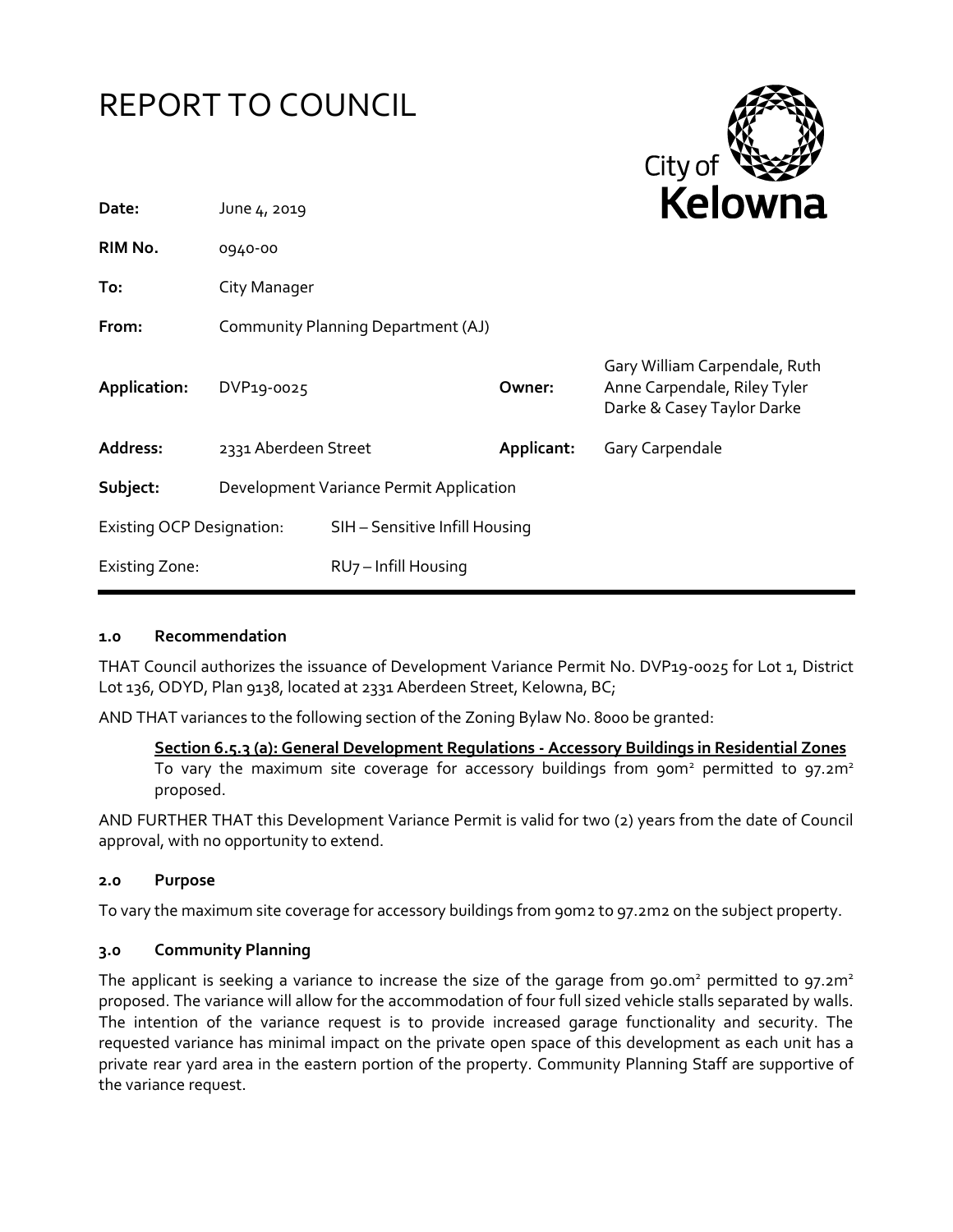## **4.0 Proposal**

# 4.1 Background

The subject property is zoned RU7 and is located on the corner of Aberdeen Street and Grenfell Avenue. A single family dwelling previously on the property has been demolished.

# 4.2 Project Description

The applicant is seeking to densify the subject property with a four-unit infill development. To accommodate the four-unit housing project, driveway access from Aberdeen Street is proposed to be removed, and all parking is to be accessed from the rear laneway. Other than the variance being considered in this report, the proposal is compliant with Zoning Bylaw No. 8000 and meets other regulations for sensitive infill development.

# 4.3 Variance

# 4.4 Site Context

Adjacent land uses are as follows:

| <b>Orientation</b> | Zoning          | Land Use                |
|--------------------|-----------------|-------------------------|
| North              | RU <sub>6</sub> | Single Dwelling Housing |
| East               | RU <sub>7</sub> | Four Dwelling Housing   |
| South              | RU <sub>7</sub> | Single Dwelling Housing |
| West               | P-              | <b>Public Parks</b>     |

# **Subject Property Map:** 2331 Aberdeen Street